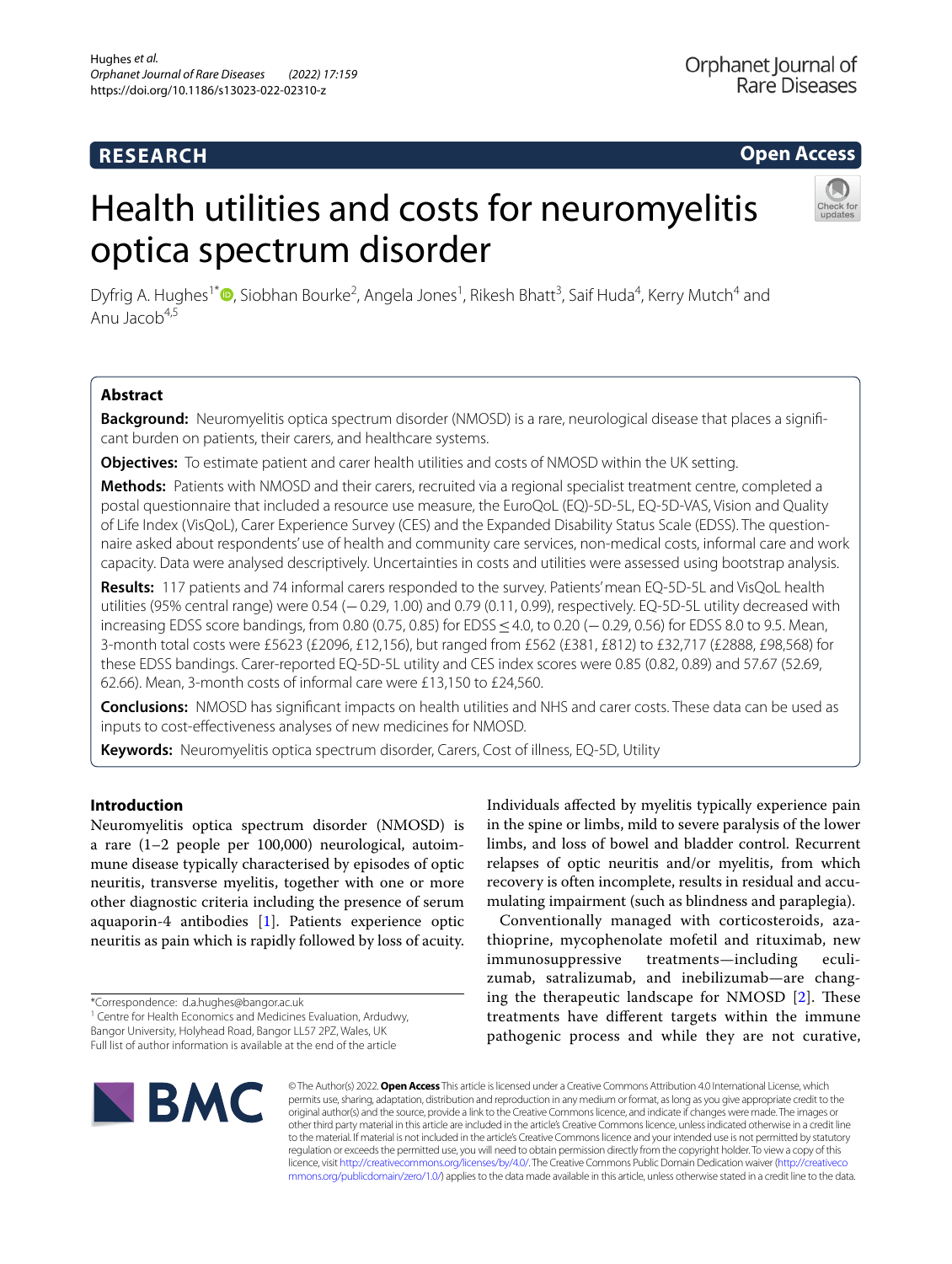they reduce relapse rate and neurological deficit. However, they are very expensive. The annual cost of eculizumab is approximately £327,600 in the UK, based on four 300 mg vials every 2 weeks and a National Health Service (NHS) indicative price of  $£3150$  per vial [[3\]](#page-9-2). The costs of satralizumab and inebilizumab in the USA are \$219,231 and \$393,000 for the frst year, respectively, and \$190,000 and \$262,000 per year thereafter [\[2](#page-9-1)].

In the UK, treatments for NMOSD are commissioned via NHS specialised services; and consequently, they compete with other specialised services for funding, and must therefore demonstrate value for money to gain routine adoption. Economic evaluations assess value for money by estimating the incremental cost associated with achieving additional quality-adjusted life years (QALYs). Within the technology appraisal programme of the National Institute for Health and Care Excellence (NICE), a cost per QALY below £20,000 to £30,000 is deemed to be cost-effective  $[4]$  $[4]$ . However, for Highly Specialised Technologies, the threshold increases to £100,000 (and exceptionally, up to £300,000) per QALY [[4\]](#page-9-3).

Highly efective treatments that prevent hospital admissions, reduce caregiver costs and improve healthrelated quality of life may conceivably achieve costefectiveness, even at these high prices. However, there is very limited evidence on the direct and indirect costs of care for patients with NMOSD, and considerable uncertainty surrounding the cost-efectiveness of treatments. NICE was unable to make a recommendation on eculizumab as the sponsor did not provide an evidence submission [[5\]](#page-9-4).

Improved accuracy and precision in the estimates of costs and health outcomes will result in more reliable inputs to economic models concerning treatments of NMOSD. This should provide decision makers greater confdence in the results of cost-efectiveness analyses. The aim of this research, therefore, was to estimate the costs associated with NMOSD, and measure healthrelated quality of life weights, expressed in terms of utilities, that would allow for the calculation of QALYs, given that a QALY is the time integral of utility.

# **Methods**

A sample of patients with NMOSD and their carers were recruited and consented to complete a postal survey which included a resource use questionnaire, the EuroQol (EQ)-5D-5L and visual analogue scale (VAS), the Carer Experience Scale, the Vision and Quality of Life Index (VisQoL) and the Expanded Disability Status Scale (EDSS) measures. The survey was undertaken between January 2016 and July 2018, following ethical approval that was granted by the London—Hampstead NHS Research Ethics Committee (reference 15/ LO/1433).

# **Patient questionnaire**

Patient questionnaires were in three parts: (1) demographics (age and sex); (2) resources used or lost; and (3) health outcomes, in terms of health-related quality of life, health utilities and disease severity. Clinical characteristics were obtained from patients' medical records, and included the duration since onset of NMOSD symptoms, length of time for referral to the treatment centre, and whether and how many relapses were experienced in the past year.

# *Resource use*

The Database of Instruments for Resource Use Measurement [[6](#page-9-5)] was searched for a neurological-based questionnaire which was suitable for adaptation for NMOSD. We selected a comprehensive questionnaire originally developed for epilepsy  $[7, 8]$  $[7, 8]$  $[7, 8]$  $[7, 8]$  $[7, 8]$ , but modified for amyotrophic lateral sclerosis [[9](#page-9-8)] and multiple sclerosis [\[10](#page-9-9)]. Additional items were included to account for ophthalmology services. The resource use questionnaire included items on hospital admission (emergency department, outpatient and inpatient visits), primary care services (general practitioner, nurse), tests and investigations, medicines (prescribed, and over-the-counter purchases), personal social services, mobility and any required adaptations, nonmedical costs (such as in relation to transport), and indirect costs (based on productivity losses). Patients were asked to provide information on costs which were related and unrelated to NMOSD, in order to ensure that the analysis considered insofar as was possible, those costs which were associated with NMOSD.

An important consideration for self-reported data for resource use was the recall period as this can lead to bias if respondents do not recall some aspects of care when asked. Generally, it is accepted that the longer the recall period the higher the risk of reduced accuracy of the data  $[11]$  $[11]$  $[11]$ . As there is no optimal length of recall period, a 3-month recall period was used [\[12\]](#page-10-1), with the exception of adaptations or any equipment purchased, where a timeframe of the preceding year was given to refect the infrequency by which patients would receive these high-cost items; and prescribed medicines for which a 1-month recall period was specifed.

# *Health outcomes*

Health utilities were based on the EQ-5D-5L questionnaire [[13](#page-10-2)], which is a generic, multi-attribute instrument consisting of fve dimensions: mobility, self-care,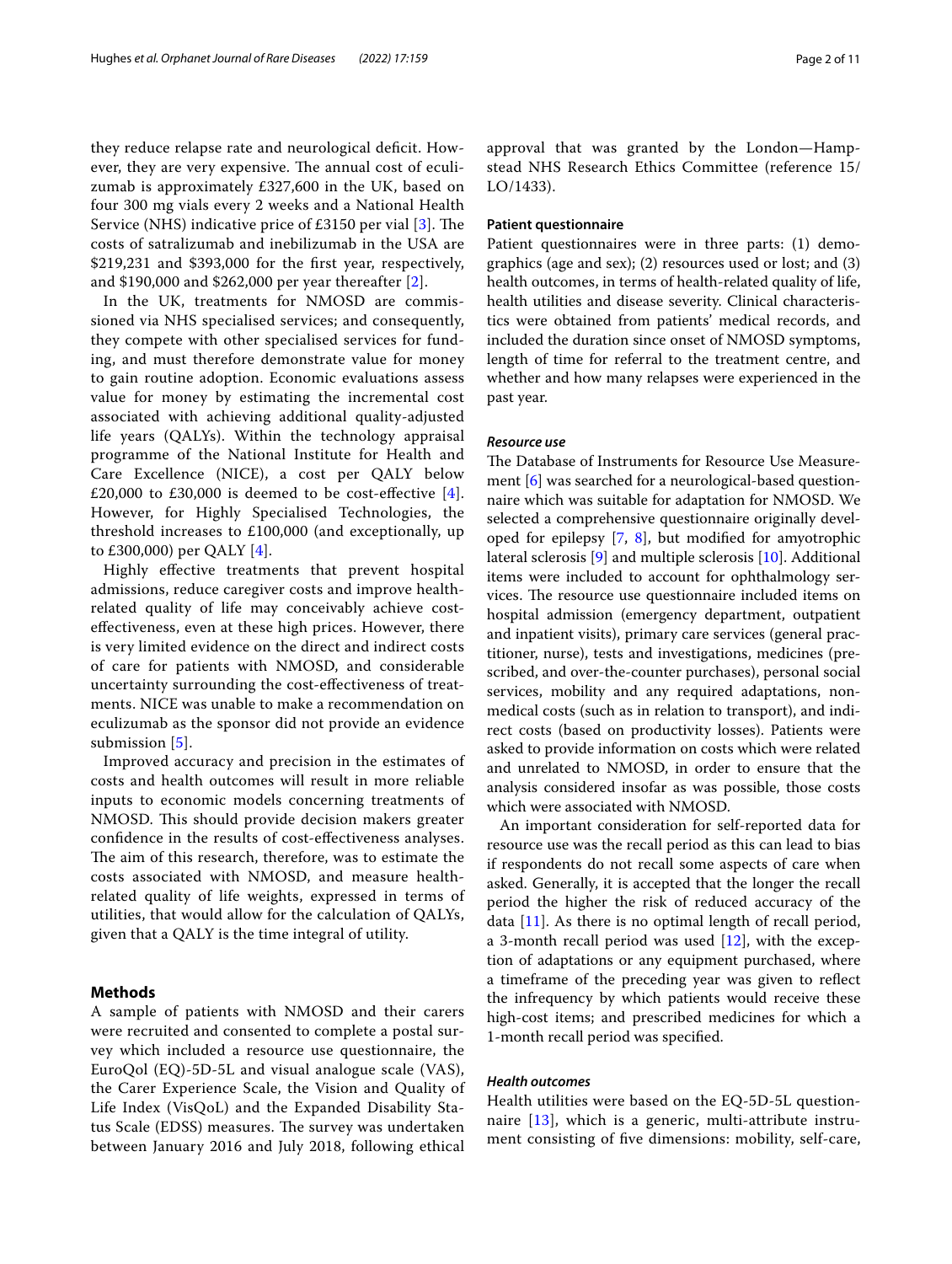usual activities, pain/discomfort, and anxiety/depression. A total of 3125 possible health states are defned in the EQ-5D-5L, each associated with a corresponding utility score which is anchored at 0 (death) and 1 (perfect health). Negative utility scores indicate states perceived to be worse than death. The EQ-5D-5L value set for England was used, based on a study which followed the EuroQol Group's international protocol for valuing EQ-5D-5L health states [\[14](#page-10-3)]. Subsequent to our study protocol being approved, NICE recommended the use of the EQ-5D-3L mapping function proposed by van Hout et al.  $[15]$  $[15]$ , and later a mapping function by Hernández Alava et al. [\[16\]](#page-10-5). Given also the ongoing research to develop a new UK value set for the EQ-5D-5L [\[17](#page-10-6)], we decided to continue with the approach recommended by the EuroQol group, as originally planned. The second part of the EQ-5D-5L consisted of a vertical visual analogue scale (VAS), where 0 represents the worst and 100 represents the best possible health state imaginable. Respondents marked a point on the scale to refect their overall health on the day of completion.

A recognised limitation of the EQ-5D-5L is that it lacks sensitivity to changes in visual impairment that affects NMOSD patients  $[18]$  $[18]$ . The VisQoL was therefore included as a multi-attribute, vision-related utility measure which disaggregates vision into six items  $[19]$  $[19]$ . These include: vision related injury, vision and the demands in their life, vision efect on friendship, organising assistance, vision impact on fulflment of roles and confidence to join everyday activities. The VisQoL value set was derived from a face-to-face time trade-of study which involved 374 participants, with utility anchored at 0 to represent death and 1 representing full health [\[20](#page-10-9)]. Missing values in the VisQoL were replaced with the mean of the other items, rounded to the nearest integer [[21\]](#page-10-10).

Self-assessed disease severity was assessed using banded scores of the Kurtzke Expanded Disability Status Scale (EDSS) [[22](#page-10-11)], with  $0.0 \le EDSS \le 4.0$  representing an ability to walk for at least 500 m without using a stick, splint or other support, or resting;  $4.5 \leq EDSS \leq 6.5$  representing an ability to walk between 20–499 m, using aids such as stick or splint if needed;  $7.0 \leq EDSS \leq 7.5$ corresponding to not being able to walk for more than 5 m, even with aid (such as frame); and  $8.0 \leq$  EDSS  $\leq$  9.5 indicating a need for a wheelchair all the time. Patients' medical records were reviewed by a neurologist from the NMOSD diagnostic and advisory service to ensure that patient-reported scores were in keeping with their recorded disability and visual acuity. Where there were discrepancies, checks were made for data entry errors and confrmation with the patient.

# **Informal carers' questionnaire**

Data collection for patients' informal carers included: (1) their relation to the patient and their caring activities, including the types of activities and the number of hours spent completing these activities (daily or weekly); (2) work and employment, their economic status and income, any days of work missed due to caring activities; and (3) their health-related quality of life and wellbeing.

Carer health utility was measured using the EQ-5D-5L. Carer wellbeing was gauged using the Carer Experience Scale [[23](#page-10-12)], which contains six attributes, including activities, support, assistance, fulflment, control and relationships, with three levels for each (most, some and few). Attribute level index values enabled the caring experience to be measured and valued through the use of a simple profle measure.

#### **Recruitment and survey administration**

Patients and their carers were recruited via the Walton Centre NHS Foundation Trust, which is one of two specialist centres for NMOSD serving patients from the north of England, Scotland and North Wales. About 200 NMOSD patients are seen by the NMOSD diagnostic and treatment service at the Walton Centre, accounting for approximately a quarter of the total estimated adult NMOSD population in the UK [[24](#page-10-13)].

Patients eligible for enrolment had clinically or laboratory-supported NMOSD diagnosis according to the 2006 criteria of Wingerchuk et al. [[25\]](#page-10-14), were at least 18 years of age and spoke English. Informed consent was obtained prior to their participation.

All data were collected via a postal questionnaire, with reminders to complete the forms given at clinic visits. Follow-up questionnaires were scheduled for 6, 9, 12 and 15 months following baseline administration.

# **Unit costs**

Inpatient and outpatient appointment costs were calculated using gross costing techniques, assuming national averages for nurse support for outpatient procedures in neurology, and consultant-led neurological procedures (Table [1](#page-3-0)). Ophthalmology appointments related to NMOSD were costed as the weighted mean of faceto-face consultant-led procedures in ophthalmologist and medical ophthalmologist services, and based on the national reference costs [[26](#page-10-15)]. NMOSD inpatient beddays were costed as a weighted mean of the elective and non-elective admissions for multiple sclerosis patients. The unit costs of appointments with other NHS professionals, such as a psychologist, social worker and physiotherapist, and for personal social services, were obtained from the compendium of Unit Costs of Health and Social Care  $[27]$  $[27]$ . The unit costs of medicines were taken from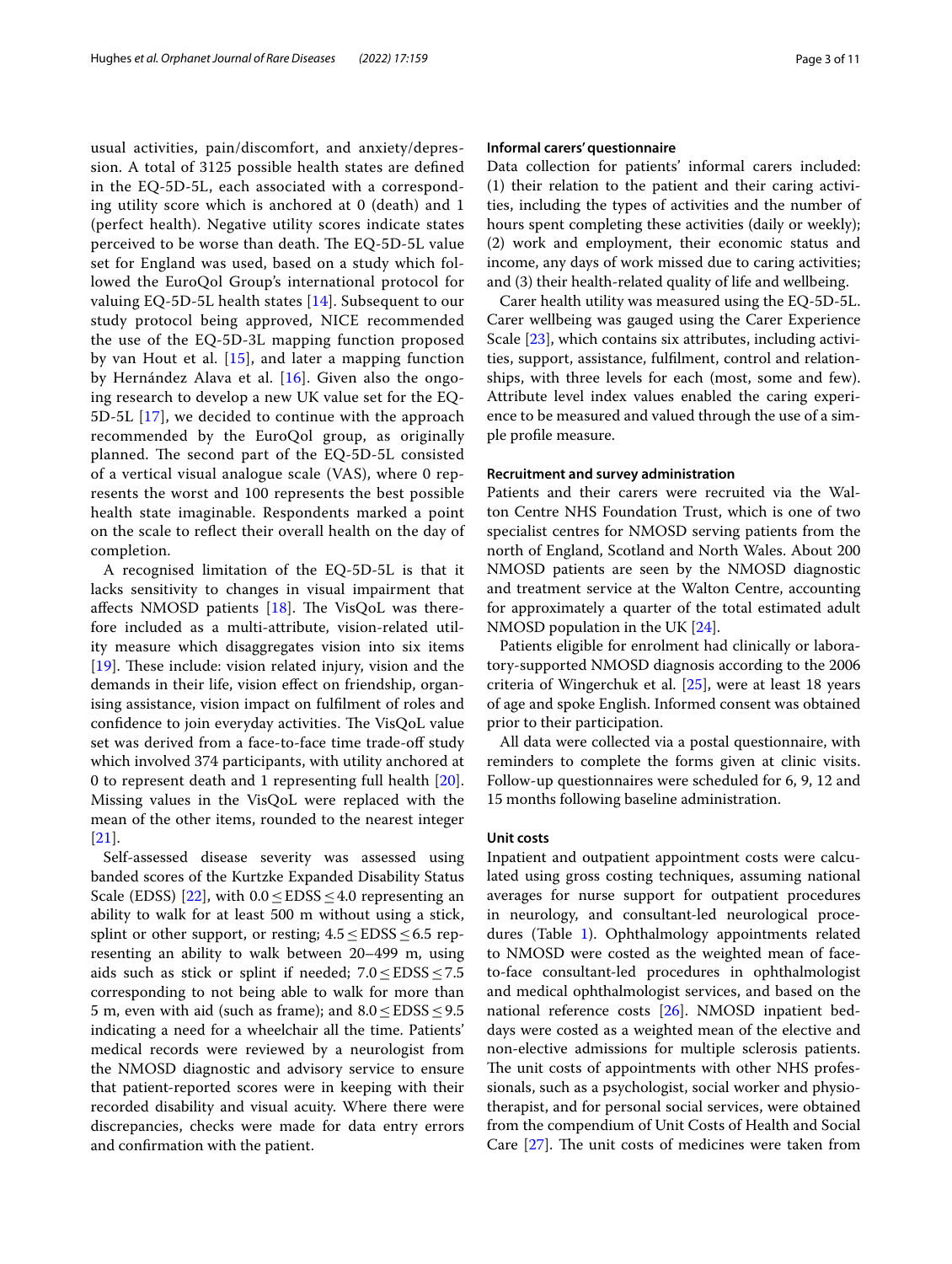# <span id="page-3-0"></span>**Table 1** Unit costs

|                                                         |       | Unit cost (£)     |        | Reference    |
|---------------------------------------------------------|-------|-------------------|--------|--------------|
| <b>NHS</b> services                                     |       |                   |        |              |
| Emergency department                                    |       | 149.78            |        | 26           |
| Admitted to hospital as an inpatient                    |       | 484.38            |        | 26           |
| Inlier bed days                                         |       | 484.37            |        | 26           |
| Excess bed days                                         |       | 346.00            |        | 26           |
| Doctor hospital outpatient                              |       | 346.03            |        | 27           |
| GP doctor appointment                                   |       | 36.88             |        | 27           |
| GP practice nurse                                       |       | 32.40             |        | 27           |
| Nurse at home                                           |       | 26.65             |        | 27           |
| Nurse hospital                                          |       | 90.81             |        | 26           |
| Ophthalmologist hospital                                |       | 95.22             |        | 26           |
| Podiatrist                                              |       | 47.37             |        | 27           |
| Specialist Doctor                                       |       | 173.01            |        | 26           |
| Specialist nurse                                        |       | 90.81             |        | 26           |
| Tests                                                   |       |                   |        |              |
| Urine                                                   |       | 3.85              |        | 28           |
| Blood                                                   |       | 6.00              |        | 28           |
| CT                                                      |       | 101.57            |        | 26           |
| Ultrasound                                              | 53.25 |                   | 26     |              |
| <b>MRI</b>                                              |       | 144.26            |        | 26           |
| X-Ray                                                   |       | 29.78             |        | 26           |
| DEXA scan                                               |       | 81.15             |        | 26           |
| Lumbar puncture                                         |       | 230.77            |        | 26           |
| Carer costs-proxy method                                |       | Cost (£) per hour |        |              |
| Personal care /physical care /giving medicines          |       | 24.00             |        | 27           |
| Dealing with care services /benefits /financial matters |       | 30.00             |        | 27           |
| Other practical help                                    |       | 7.90              |        | Minimum wage |
| Social activities                                       |       | 7.90              |        | Minimum wage |
| Carer costs-opportunity cost method                     | Male  |                   | Female |              |
| 22-29 years                                             | 15.34 |                   | 14.40  | 29           |
| 30-39 years                                             | 19.94 |                   | 18.24  | 29           |
| 40-49 years                                             | 22.28 |                   | 17.62  | 29           |
| 50-59 years                                             | 21.62 | 16.54             |        | 29           |
| $60 +$ years                                            | 18.60 |                   | 14.35  | 29           |

the British National Formulary [\[3\]](#page-9-2). Test costs, including computerized tomography scan, ultrasound, X-ray (Direct Access Plain Film), Dual-energy X-ray absorptiometry (DEXA), lumbar puncture (Diagnostic Spinal Puncture—neurology only) were retrieved from the national reference costs [\[26](#page-10-15)]. Urine and blood test costs were obtained from the National Clinical Guideline Centre  $[28]$  $[28]$ . The costs of adaptations and travel were estimated from patients' self-reported data. The analysis was based on 2016/17 costs.

Two methods were used to estimate the cost of carer activities, the proxy method and the opportunity cost method [[29](#page-10-18)]. For the proxy cost method, informal care costs were matched with those from formal services as follows: personal care, physical help and giving medicines were valued as the time of a formal carer; help dealing with care services or fnancial matters was assigned a value corresponding to that of a social worker; and other practical help and social activities were estimated at the minimum wage rate (Table  $1$ ). The opportunity cost method used the national average hourly wage, stratifed by age and sex to estimate the daily cost of caring. To avoid double counting activities that a caregiver may be preforming during the course of the day, a sensitivity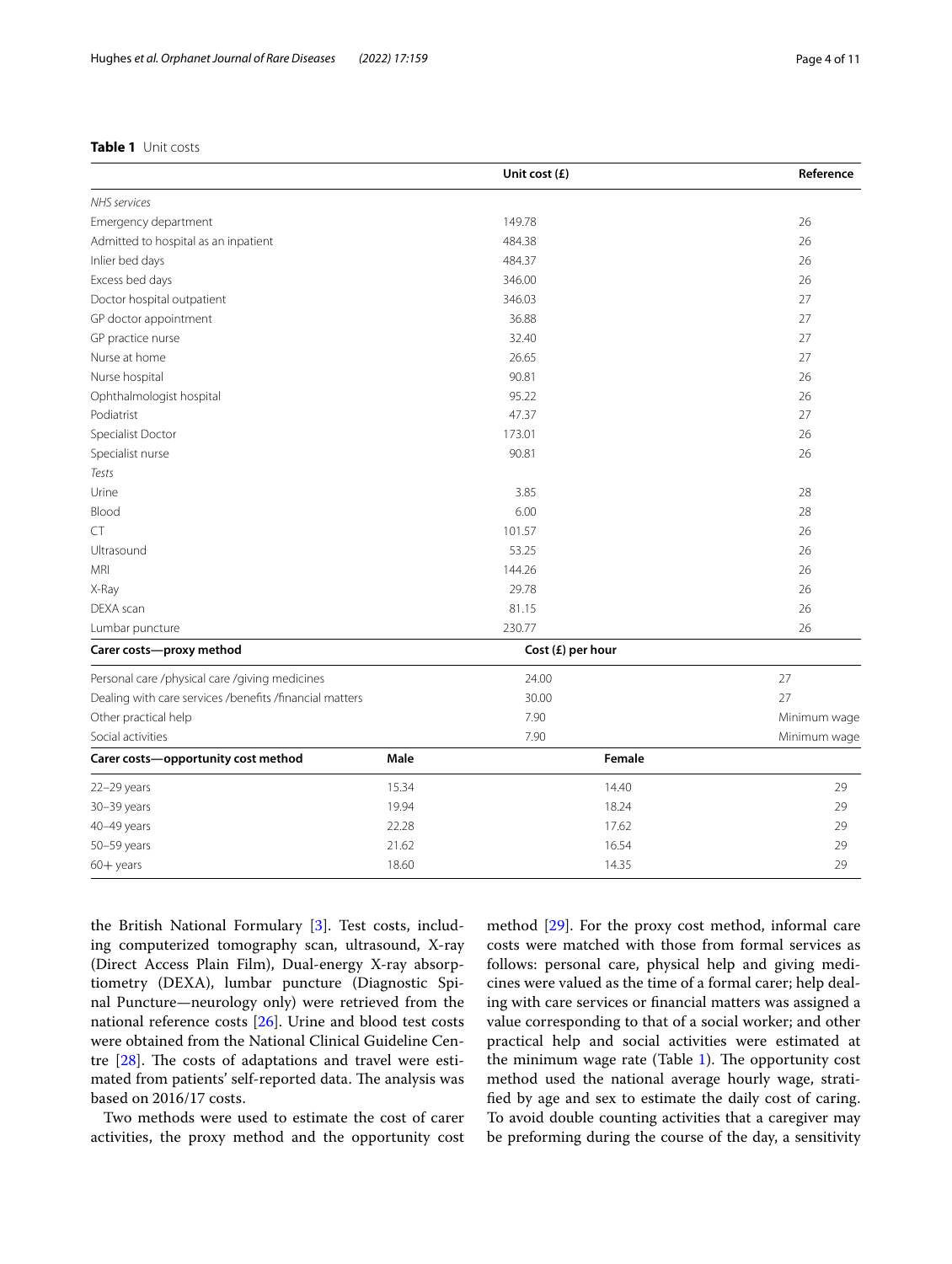analysis was undertaken for the cost of social caring activities. This considered the cost of a hospital sitter (proxy cost), the minimum payment of carers beneft, and the maximum payment of carers beneft (opportunity cost method).

For both carers and patients currently in employment, productivity loss was assessed through the analysis of the rate of sick leave. The productivity of a person was valued at the average market price in terms of age and gender [\[30](#page-10-19)]. For short-term sick leave the labour costs were adjusted to the respondents' reported missing working hours.

# **Statistical analysis**

Data from questionnaire responses were analysed descriptively as frequencies, means, standard deviations and ranges. Non-parametric bootstrap analyses (biascorrected and accelerated) with 10,000 replications were used to estimate the 95% central range (CR) in total costs and utilities, acknowledging the skewness in the distribution of these variables. Data management and statistical analyses were performed using Stata version 13 (Stata-Corp LP, TX).

# **Results**

#### **Patient characteristics**

Questionnaire packs were sent to 190 patients, of which 117 (62%) returned at least one completed pack. Fiftythree returned a second questionnaire, 20 a third, 8 a fourth and one patient returned a ffth questionnaire. Participants were predominantly female, with a mean age of 53 years, and had waited 6 years for referral to the specialist NMOSD service (Table [2\)](#page-4-0). The mean length of time since the onset of symptoms was 12 years; and participants reported an average of 3 relapses after their frst attack since diagnosis. The majority (56; 50%) of the 111

# *Health utilities*

Baseline responses to the EQ-5D-5L indicated that 106 (93% of completed questionnaires) patients reported problems in one or more of the dimensions. Thirty-three (29%) reported severe or extreme pain or discomfort, and 14 (12%) were unable to walk (Table [3](#page-5-0)). For usual activities, 101 (88%) reported difficulty undertaking work, study, housework, family, or leisure activities. Mean utility at baseline was 0.54 (95% CR 0.49, 0.60;  $n = 113$ ). The mean EQ-5D VAS score was  $52.8$  (95% CR 48.60, 56.93;  $n=113$ ). Longitudinally, EQ-5D-5L utility scores remained consistent with means of 0.56, 0.56 and 0.59 for the second, third and fourth survey.

Ninety-seven (83%) participants completed the VisQoL questionnaire at baseline. Most reported difficulty in one or more dimensions, with the greatest difficulties being in vision making it difficult for people to cope with the demands in their lives, afecting confdence to join in everyday activities, and making it difficult to fulfil the roles they would like to fulfl in life (Table [3\)](#page-5-0). Respondents were least afected by the efect of their vision on the potential for injury or ability to have friendships. The mean VisQoL utility score at baseline was 0.79 (95% CR 0.74, 0.84).

Signifcant reductions in utility were observed between disease states, ranging from 0.80 for patients who reported  $EDSS \leq 4.0$ , to 0.20 for those with scores 8.0 ≤ EDSS ≤ 9.5 (Table [4](#page-5-1)). Monotonically decreasing EQ-5D VAS scores and VisQoL utilities were not as apparent with increasing EDSS scores.

# *Healthcare resource use and costs*

Costs were based on responses to baseline questionnaires. Hospitalisation was not common in the patient

<span id="page-4-0"></span>**Table 2** Patient demographic and clinical characteristics

| Characteristic                                                        | Mean (SD, range) or (%) |
|-----------------------------------------------------------------------|-------------------------|
| Total number of patients, N                                           | 117                     |
| Gender, female N (%)                                                  | 91 (78%)                |
| Age at baseline, years (SD, range)                                    | 53 (15, 18-86)          |
| Age at first onset of symptoms, years (SD, range)                     | 44 (15, 14 - 85)        |
| Length of time until referral to the Walton centre, years (SD, range) | $6(7, 0-36)$            |
| Duration since first attack, years (SD, range)                        | $12(8, 1-45)$           |
| Number of relapses per patient, mean (range)                          | $3(0-10)$               |
| Mild disability (EDSS $\leq$ 4.0) N (%)                               | 29 (26%)                |
| Moderate disability (4.5 $\le$ EDSS $\le$ 6.5) N (%)                  | 56 (50%)                |
| Moderate to severe disability (7.0 $\le$ EDSS $\le$ 7.5) N (%)        | 14 (13%)                |
| Severe disability (8.0 $\le$ EDSS $\le$ 9.5) N (%)                    | 12 (11%)                |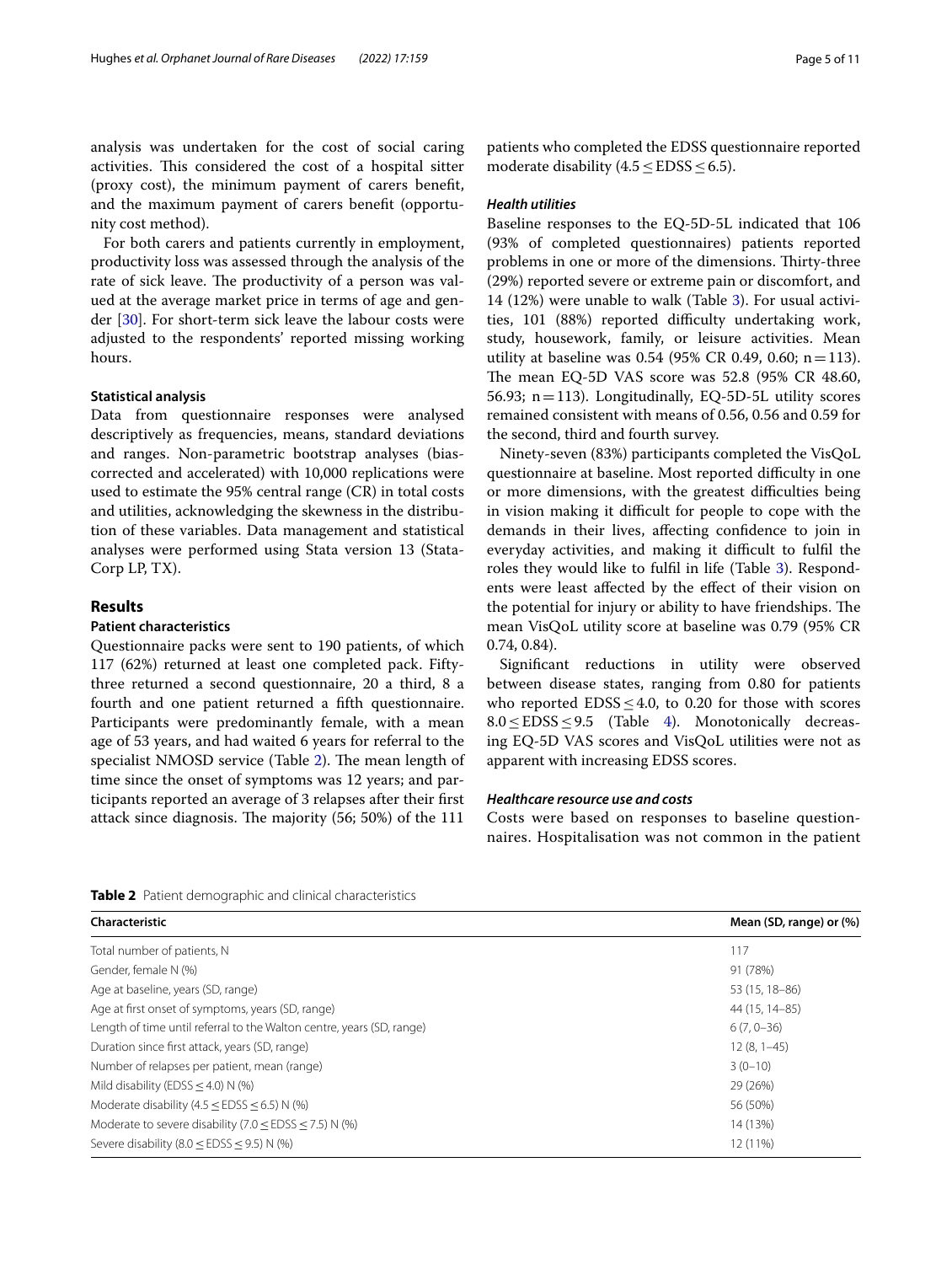| <b>Attributes</b> |                 |                        |                         |            |                    |                                 |
|-------------------|-----------------|------------------------|-------------------------|------------|--------------------|---------------------------------|
| Levels            | <b>Mobility</b> | Self-care              | <b>Usual Activities</b> |            | Pain or discomfort | <b>Anxiety or</b><br>depression |
| EQ-5D-5L          |                 |                        |                         |            |                    |                                 |
|                   | 21 (18.2%)      | 46 (40.4%)             | 14 (12.2%)              | $8(7.0\%)$ |                    | 34 (29.6%)                      |
| $\overline{2}$    | 22 (19.1%)      | 26 (22.8%)             | 32 (27.8%)              | 29 (25.4%) |                    | 46 (40.0%)                      |
| 3                 | 39 (33.9%)      | 27 (23.7%)             | 38 (33.0%)              | 44 (38.6%) |                    | 22 (19.1%)                      |
| 4                 | 19 (16.5%)      | 10 (8.8%)              | 20 (17.4%)              | 21 (18.4%) |                    | $7(6.1\%)$                      |
| 5                 | 14 (12.2%)      | $5(4.4\%)$             | 11 (9.6%)               | 12 (10.5%) |                    | $6(5.2\%)$                      |
| Levels            | <b>Injury</b>   | <b>Demands of Life</b> | <b>Friendships</b>      | Assistance | Roles              | Confidence                      |
| VisQoL            |                 |                        |                         |            |                    |                                 |
|                   | 48 (49%)        | 30 (31%)               | 6(6%)                   | 40 (41%)   | 42 (43%)           | 6(6%)                           |
| 2                 | 35 (36%)        | 18(19%)                | 77 (79%)                | 26 (27%)   | 17 (18%)           | 48 (49%)                        |
| 3                 | 10 (10%)        | 28 (29%)               | 6(6%)                   | 8(8%)      | 17 (18%)           | 26 (26%)                        |
| $\overline{4}$    | $0(0\%)$        | 11 (11%)               | 4(4%)                   | 6(6%)      | 9(9%)              | 9(9%)                           |
| 5                 | 4(4%)           | 9(9%)                  | 2(2%)                   | 2(2%)      | 10 (10%)           | 6(6%)                           |
| 6                 |                 | 1(1%)                  | 1(1%)                   | 15 (15%)   | 2(2%)              | 2(2%)                           |
| 7                 |                 |                        | 1(1%)                   |            |                    |                                 |

<span id="page-5-0"></span>

|  |  |  | <b>Table 3</b> Baseline patient responses to the EQ-5D-5L and VisQoL, N(%) |  |  |  |  |  |
|--|--|--|----------------------------------------------------------------------------|--|--|--|--|--|
|--|--|--|----------------------------------------------------------------------------|--|--|--|--|--|

<span id="page-5-1"></span>**Table 4** Estimates of patient EQ-5D-5L utilities, EQ-5D VAS and VisQoL utilities, by EDSS scores

| EDSS scores (number per banding) | EO-5D-5L                        | <b>EO-5D VAS</b>            | <b>VisOoL</b>                |
|----------------------------------|---------------------------------|-----------------------------|------------------------------|
|                                  | (95% CR, range)                 | (95% CR, range)             | (95% CR, range)              |
| $EDSS < 4.0$ (n = 29)            | 0.80                            | 49.41                       | 0.85                         |
|                                  | $(0.75 - 0.85, 0.44 - 1.00)$    | $(43.50 - 55.32, 10 - 95)$  | $(0.77 - 0.94, 0.23 - 0.99)$ |
| $4.5 <$ EDSS $<$ 6.5 (n = 56)    | 0.54                            | 67.37                       | 0.78                         |
|                                  | $(0.48 - 0.60) - 0.01$ to 0.87) | $(59.71 - 75.03, 30 - 100)$ | $(0.70 - 0.85, 0.1 - 0.99)$  |
| $7.0 <$ EDSS $<$ 7.5 (n = 14)    | 0.31                            | 41.79                       | 0.83                         |
|                                  | $(0.12 - 0.50) - 0.22$ to 0.78  | $(30.77 - 52.80, 10 - 75)$  | $(0.71 - 0.95, 0.37 - 0.99)$ |
| $8.0 <$ EDSS $<$ 9.5 (n = 12)    | 0.20                            | 51.81                       | 0.60                         |
|                                  | $(0.02 - 0.38, -0.29)$ to 0.56  | $(39.41 - 64.23, 25 - 80)$  | $(0.34 - 0.85, 0.23 - 0.99)$ |
| All patients ( $n = 111$ )       | 0.54                            | 52.77                       | 0.79                         |
|                                  | $(0.49 - 0.60, -0.29)$ to 1.00  | $(48.60 - 56.93, 10 - 100)$ | $(0.74 - 0.84, 0.11 - 0.99)$ |

cohort, with only 10 (9%) of patients reporting that they had been hospitalised in the preceding 3 months. However, patients who had undergone an inpatient stay reported a considerable length of stay, with a mean duration of hospitalisation of 12.5 days (median: 1.5, range: 1–90). Lengths of stay varied by disease severity, ranging from 5 days with  $EDSS \leq 4.0$ , to 90 days with  $8.0 \leq$  EDSS  $\leq$  9.5. The mean cost of hospitalisation was £3954 (95% CR £509, £9221).

Table [5](#page-6-0) presents the costs by category and EDSS score. Mean total costs increased with disability, from £562 (95% CR £381, £812) in patients with  $EDSS \leq 4.0$ , to £32,717 (95% CR £2888, £98,568) with 8.0≤EDSS≤9.5. Inpatient hospitalisations accounted for the majority of these costs.

#### *Out‑of‑pocket and productivity losses*

Seventeen (15%) patients reported that they had purchased items in the previous year for home adaptations, wheelchairs and mobility scooters, public liability insurance, medication and private prescriptions. The average cost of adaptations was £4843 (95% CR £3273, £6412). Additional travel expenses were reported by 44 (38%) patients, at a mean cost of £80 (95% CR £ 41, £119) over a 3-month period.

Forty-seven patients had left the workforce including 16 due to their long-term illness and retirement. Seven patients stated that their employment situation had been afected due to NMOSD. Only 13 patients responded that they were in paid employment, of which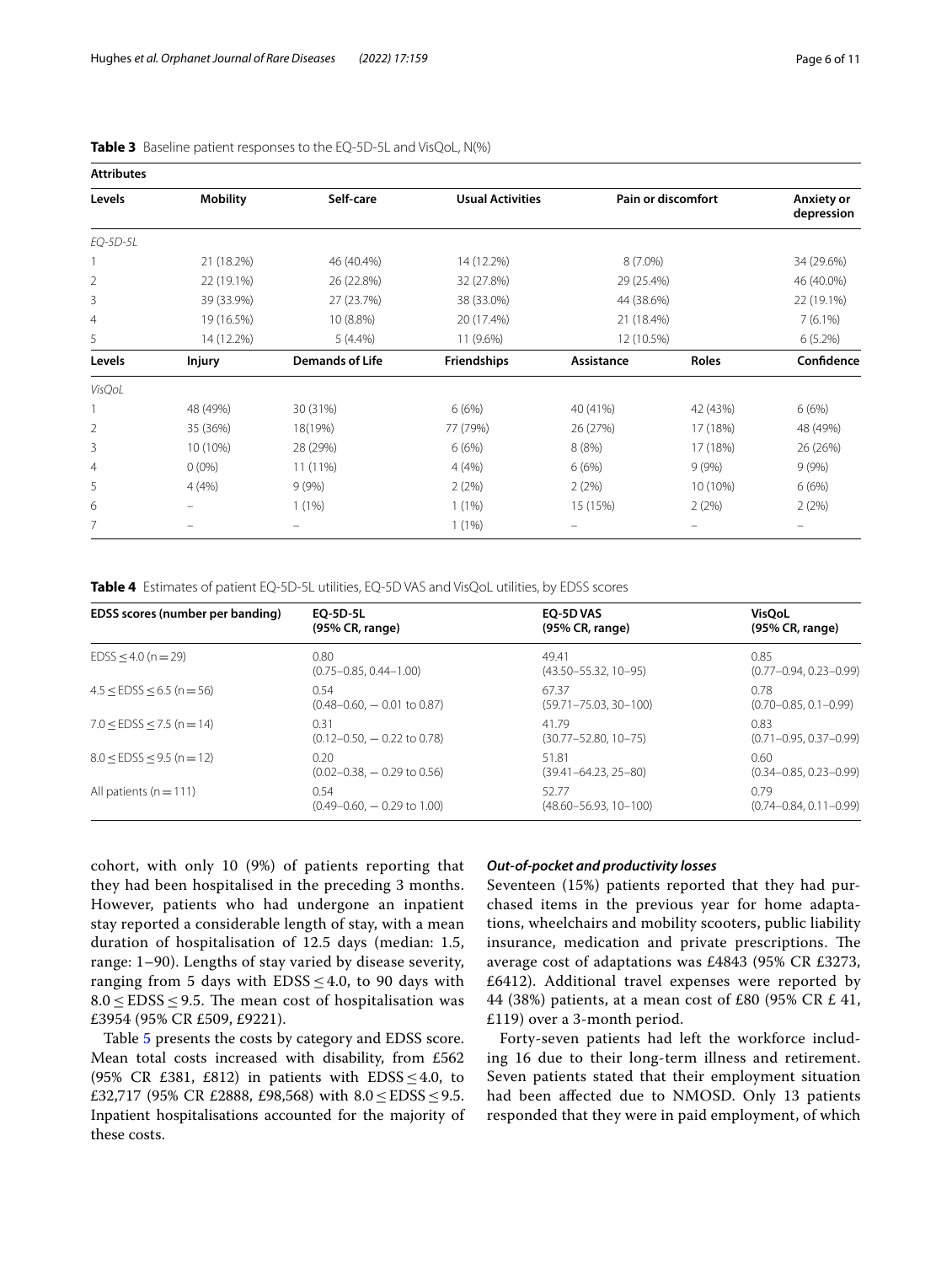<span id="page-6-0"></span>**Table 5** Patient costs over the 3 months preceding the first questionnaire completed – totals and by EDSS score

|                          | <b>Total costs</b>       | EDSS < 4.0      | 4.5 < EDSS < 6.5        | 7.0 < EDSS < 7.5     | 8.0 < EDSS < 9.5             |
|--------------------------|--------------------------|-----------------|-------------------------|----------------------|------------------------------|
|                          | <b>Mean (95% CR)</b>     | Mean (95% CR)   | Mean (95% CR)           | <b>Mean (95% CR)</b> | Mean (95% CR)                |
| Travel                   | f69                      | £43             | £68                     | £56                  | £157                         |
|                          | $(E49-E89)$              | $(E14 - E84)$   | $(E13 - 102)$           | $(E3 - E110)$        | $(E89 - 218)$                |
| <b>Patient Costs</b>     | £704<br>$(E217 - E1511)$ |                 | £366<br>$(E33 - E1113)$ | £162<br>$(E2-E324)$  | £4898<br>$(E1030 - E12,984)$ |
| <b>GP Practice</b>       | £154                     | £93             | £151                    | £225                 | £259                         |
|                          | $(E124 - E197)$          | $(E49 - E143)$  | (£110-£199              | $(E111 - E437)$      | $(E153 - E419)$              |
| Other contacts           | £55                      | f12             | £36                     | £33                  | £269                         |
|                          | $(E33 - E98)$            | $(E4-E23)$      | $(E19 - E67)$           | $(EO-E75)$           | $(E89 - 539)$                |
| Tests                    | f78                      | <b>£70</b>      | f78                     | £102                 | f241                         |
|                          | $(E61-E104)$             | $(E31-E120)$    | $(E55 - E113)$          | $(E29 - E189)$       | $(E124 - E372)$              |
| <b>Medications</b>       | £607                     | £89             | £1135                   | f216                 | £408                         |
|                          | $(E208 - E1459)$         | $(E44 - E180)$  | $(E289 - E3422)$        | $(E96 - E412)$       | $(E112-E917)$                |
| A&F attendances          | £70                      | f23             | £70                     | £160                 | £116                         |
|                          | $(E44 - 122)$            | $(E0-E67)$      | $(E35 - E117)$          | $(E0-E366)$          | $(E15 - 291)$                |
| Hospital out-patients    | £318                     | <b>f</b> 212    | £322                    | £482                 | £428                         |
|                          | $(E245 - E420)$          | $(E125 - E323)$ | $(E201 - E426)$         | $(E270 - E957)$      | $(E179 - 921)$               |
| Hospital in-patient stay | £3954                    | f23             | £1436                   | £4670                | £25,951                      |
|                          | $(E509 - E9221)$         | $(EO-E90)$      | $(E22 - E3778)$         | $(E0 - E13,829)$     | $(E0-E71,746)$               |
| Total cost               | £5623                    | £562            | £3674                   | £6106                | £32,717                      |
|                          | $(E2096 - E12, 156)$     | $(E381 - E812)$ | $(E1813 - E6347)$       | $(E923 - E20, 562)$  | $(E2888 - E98,568)$          |

*Patient costs* are self-reported by patients, and include private medication, house adjustments; *GP Practice* includes out-of-hours services, practice nurse and GP home visits; *Other contacts* include physiotherapy, occupational health, social work, counselling and psychotherapy

7 reported taking an average of 30 days of in the previous 3 months because of sickness.

fulflment from caring and were able to undertake most desired tasks outside of carer responsibilities.

# **Carer survey**

A total of 123 survey responses was received from 74 informal carers (Table  $6$ ). The mean age of carers was 55 (range 22–79), with 75% of carers being 50 years old or more. Most carers were male (61%) and retired (26%), and most were married to the patient (74%) or were the patient's son or daughter (11%). A higher proportion of male carers (96%) lived with the person they cared for compared to females (72%) and were the spouse/partner of the patient (86%). 55% of female carers cared for their spouse or partner and 30% were looking after other family relatives. Of the carers who responded, only females were caring for non-relatives.

Twenty-fve (34%) carers reported being afected by their carer roles (Table [6\)](#page-7-0). Carer-reported EQ-5D-5L utility for baseline responses was 0.85 (95% CR 0.82, 0.89; range 0.3–1.0), and was comparable between males and females. Mean EQ-5D VAS scores were 77 (95% CR 72, 81; range 20–100), and CES index scores were 57.67 (95% CR 52.69, 62.66; range 0–100). The most frequent response to each CES item indicated that most had little support from family, friends, organisations or the government (Table [7](#page-7-1)). Carers mostly found

#### *Carer burden*

Of those who responded, 19 (26%) spent between 35 and 49 hours per week caring for patients, spending most of this time on social aspects of caring, physical help and other practical help. Other activities included travel assistance, keeping an eye on patients, help with social activities, physical help, help with administration tasks or fnancial matters, personal care, and giving medicines.

Twenty-eight (38%) carers reported that their carer commitments afected their employment, although 17 of these did not elaborate on how their employment had changed. Those who reported that they had reduced the number of hours worked, took up new employment, or lost a paying job.

# *Carer costs*

The mean daily cost of informal care was estimated to be £144 (95% CR £18, £240) using the proxy good method, and £269 (95% CR £255, £283) using the opportunity cost method (Table  $8$ ). With the exception of the costs of social caring activities, the proxy method estimates a higher average cost per task completed.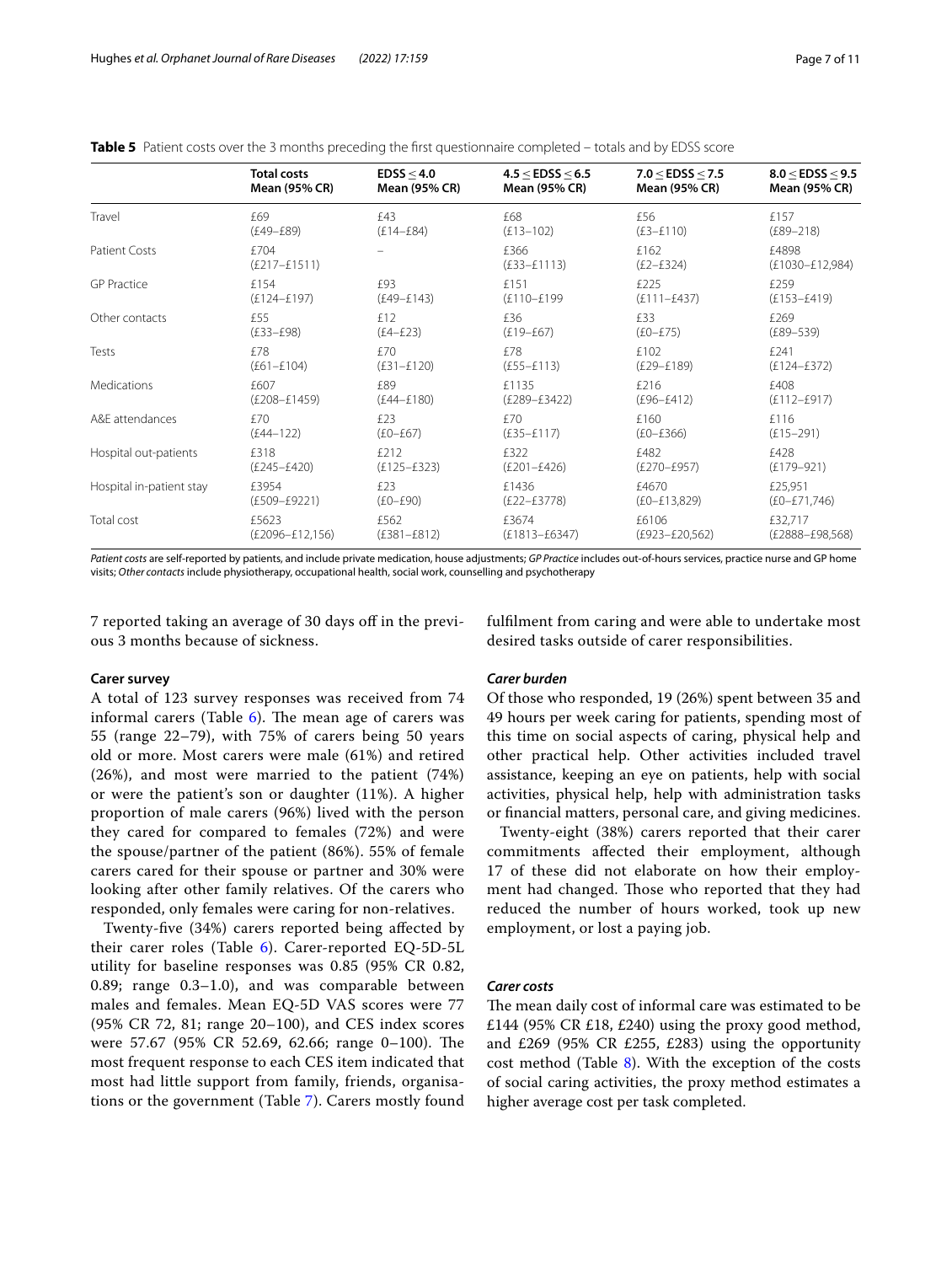# <span id="page-7-0"></span>**Table 6** Carer demographics

| Characteristic                                                | Mean (%)<br>(range) |
|---------------------------------------------------------------|---------------------|
| Number                                                        | 74                  |
| Mean age (range)                                              | 55 (22-79)          |
| Male (%)                                                      | 45 (61%)            |
| Carers age profile (years)                                    |                     |
| $20 - 29$                                                     | 3(4%)               |
| $30 - 39$                                                     | 5 (7%)              |
| $40 - 49$                                                     | 8 (11%)             |
| $50 - 59$                                                     | 31 (44%)            |
| $60 - 69$                                                     | 17 (24%)            |
| 70-79                                                         | 6 (9%)              |
| Relationship to the NMOSD patient                             |                     |
| Spouse/partner (%)                                            | 55 (74%)            |
| Son/daughter (%)                                              | 8 (11%)             |
| Parent/guardian (%)                                           | 5(7%)               |
| Sibling (%)                                                   | 2(3%)               |
| Other non-relative (%)                                        | 4 (5%)              |
| Living arrangements                                           |                     |
| Patient lives with carer                                      | 64 (86%)            |
| Patient lives in own home                                     | 9 (12%)             |
| Patient lives in Care Home                                    | 1(1%)               |
| Carer employment status                                       |                     |
| In full time employment                                       | 27 (36%)            |
| In part-time employment                                       | 8 (11%)             |
| Unemployed and not looking for work                           | 4 (5%)              |
| Unable to work due to caring commitments                      | 15 (20%)            |
| On a government employment or training scheme                 | $1(1\%)$            |
| Retired                                                       | 19 (26%)            |
| Carer commitments affecting career                            |                     |
| Yes                                                           | 25 (34%)            |
| No                                                            | 46 (62%)            |
| Other                                                         | 3(4%)               |
| Reasons for caring commitments affecting work                 |                     |
| Lost a paid job and still have not got another one            | 2(8%)               |
| Changed the type of job/tasks done                            | 1(4%)               |
| Lost a paid job but have since got another one                | 1(4%)               |
| Changed my place of work                                      | 2(8%)               |
| Changed the number of hours worked                            | 8 (31%)             |
| Unemployed for the last 3 months                              | 2(8%)               |
| Unemployed then got a paid job                                | 2 (8%)              |
| Opted to take early retirement due to caring commit-<br>ments | 8 (31%)             |
| Carers' weekly earnings                                       |                     |
| None                                                          | 18 (29%)            |
| Less than £99                                                 | 9 (14%)             |
| £100-£199                                                     | 9 (14%)             |
| £200-£299                                                     | 8 (13%)             |
| £300-£399                                                     | 5 (8%)              |
| £400-£499                                                     | 8 (13%)             |
| £500-£599                                                     | 1(2%)               |

# **Table 6** (continued)

| Mean $(\%)$<br>(range) |
|------------------------|
| 2(3%)                  |
| 2(3%)                  |
| 1(2%)                  |
|                        |

#### <span id="page-7-1"></span>**Table 7** Responses to the Carer Experience Scale

| <b>Attribute (levels)</b>                        | N(% )    |
|--------------------------------------------------|----------|
| Activities outside caring                        |          |
| Can do most of the things they want to do        | 32 (46%) |
| Can do some of the things they want to do        | 22 (31%) |
| Can do a few of the things they want to do       | 16 (23%) |
| Support from family and friends                  |          |
| A lot                                            | 17 (24%) |
| Some                                             | 23 (33%) |
| A little                                         | 30 (43%) |
| Assistance from organisations and the government |          |
| A lot                                            | 3(5%)    |
| Some                                             | 6(9%)    |
| A little                                         | 55 (86%) |
| Finding fulfilment from caring                   |          |
| Mostly                                           | 31 (46%) |
| Sometimes                                        | 27 (40%) |
| Rarely                                           | 9(13%)   |
| Level of control over aspects of caring          |          |
| Mostly                                           | 28 (41%) |
| Some                                             | 29 (43%) |
| A few                                            | 11 (16%) |
| Getting on with the person you care for          |          |
| Mostly                                           | 62 (90%) |
| Sometimes                                        | 7 (10%)  |
| Rarely                                           | $0(0\%)$ |

# **Discussion**

# **Principal fndings**

This is the first study to quantify the economic burden of NMOSD on patients and their informal caregivers in the UK. It reveals the high costs of health and social care and private expenditures that are associated with increasing disease severity, as well as the economic impacts on care-giving family members. The mean, total costs of the whole cohort were estimated as £5623 per quarter (equivalent to £22,492 over 1-year), but were higher for patients with  $8.0 \leq$  EDSS  $\leq$  9.5, at £32,717 (equivalent to £130,868 over 1-year) mainly due to increased hospitalisation. The association between healthcare costs and EDSS disability scores has been documented previously for patients with multiple sclerosis [\[31\]](#page-10-20).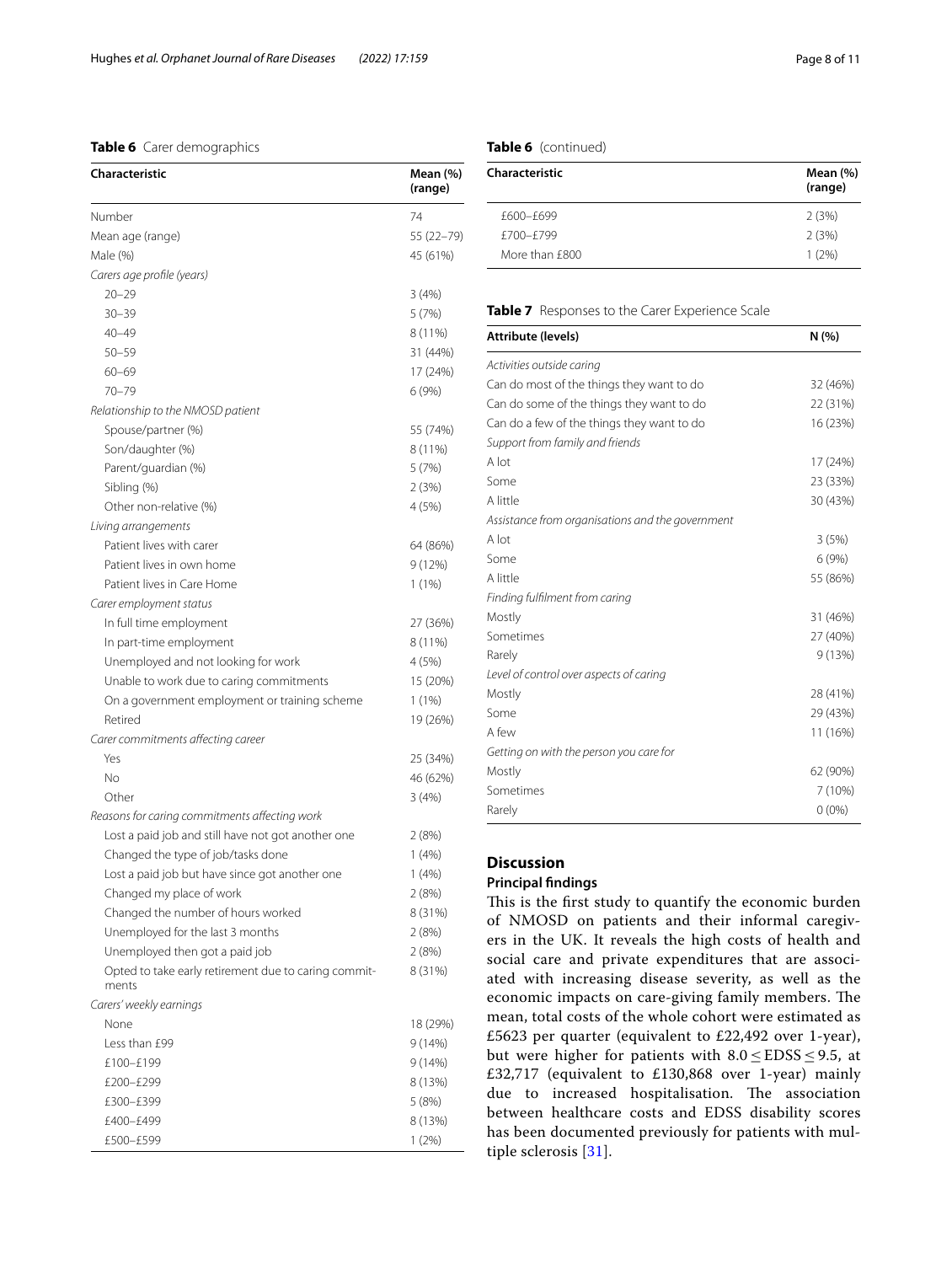|                                                       | Time (minutes per day) | Cost (proxy method)<br><b>Mean (95% CR)</b> | Cost (opportunity cost method)<br><b>Mean (95% CR)</b> |
|-------------------------------------------------------|------------------------|---------------------------------------------|--------------------------------------------------------|
| Personal care                                         | 60                     | £22 (£20.12-£23.51)                         | £16.36 (£15.04-£17.67)                                 |
| Physical help                                         | 81                     | £26 (£23.56-£27.25)                         | £19.09 (£17.78-£20.40)                                 |
| Helping to deal with care services                    | 23                     | £6.00 (£5.57-£6.75)                         | £3.98 (£3.60-£4.35)                                    |
| Help dealing with paperwork and financial<br>services | 36                     | £13.00 (£12.16-£14.66)                      | £8.15 (£7.47-£8.83)                                    |
| Other practical help                                  | 82                     | £12 (£11.47–£13.05)                         | £30.32 (£28.64-£32.01)                                 |
| Giving medicines                                      | 25                     | £13 (£11.55-£14.79)                         | £10.45 (£9.19-£11.69)                                  |
| Social caring activities                              | 600                    | £75 $(E71 - E80)$                           | £189.99 (£179.90-£201.08)                              |
| Total                                                 | 907                    | £144.25 (£18-£240)                          | £269.07 (£255.31-£282.85)                              |

#### <span id="page-8-0"></span>**Table 8** Daily costs of informal care

Patients with NMOSD report low utility scores on the EQ-5D-5L. Their mean score of 0.54 compares with 0.57 for patients with amyotrophic lateral sclerosis [\[9](#page-9-8)] and 0.64 for patients with multiple sclerosis [\[32\]](#page-10-21). As the EQ-5D is unresponsive to diferent levels of visual acuity, our use of the VisQoL aimed to better characterise utilities associated with vision impairment. Our respondents' mean score of 0.79 is similar to utility scores reported for patients with age-related macular degeneration, diabetic retinopathy or macular oedema [[33\]](#page-10-22). However, a direct comparison of VisQoL and EQ-5D utilities is not possible given their diferent constructs.

Carer-reported EQ-5D-5L utility was 0.85 which is higher than reported for carers for people with dementia (0.78), but carers for NMOSD are younger by around a decade [[34\]](#page-10-23). However, the burden on carers is signifcant, with over 22% of carers spending more than 100 hours per week caring for NMOSD patients, and 40% reporting impact on their employment. On average, patients were provided about 15 hours per day each day of the year, which we estimate costs between £144 and £269 per day, depending on the method of analysis. This corresponds to between £13,150 and £24,560 over 3-months (or £52,600 to £98,240 over 1-year).

#### **Comparison with other research**

A previous study conducted in a small sample of 21 patients with NMOSD in the USA and which utilised the EQ-5D-5L, yielded higher utility of 0.74 [\[35](#page-10-24)], but this analysis applied the EQ-5D-3L crosswalk [\[15](#page-10-4)] making the values incomparable. A cost study based on US claims database, found that patients with highly active NMOSD had approximately a 10-times higher hospital inpatient admission rate compared with patients without NMOSD [[36\]](#page-10-25). Annual mean costs of inpatient hospitalisation for NMOSD patients was US\$29,054 (approximately £22,800 at 2019 prices), which compares to £15,816 in the present analysis. A further US study estimated the mean, annualised all-cause healthcare expenditure among patients with NMOSD was \$60,599 (approximately £45,400) [[37](#page-10-26)]. However, making comparisons across health systems, has little validity given the signifcant differences in prices, pathways of care and how healthcare is fnanced.

#### **Strengths and limitations**

Our study has strengths in having recruited a signifcant proportion of UK patients with NMOSD. The findings are therefore likely to be generalisable to the whole of the UK. Examining informal carer costs and health impacts adds value to the analysis given the signifcance of the spillover efects in the context of chronic neurological diseases such as NMOSD.

There are some limitations with this study. Firstly, the questionnaire was for self-completion and this reliance on patients can lead to problems including recall and social desirability bias. Patients who may be more engaged with the service, and carers who are less burdened may be more likely to report, although we have no evidence for this. Secondly, completion rates of follow-up questionnaires was low, meaning that a robust longitudinal analysis was not possible. Costs and health-related quality of life are likely to change over time, particularly during episodes of relapses. In relation to costs, we focused on resources that patients reported to be related explicitly to NMOSD. While this approach has the advantage of being conservative, it also represents a lower bound, as costs of NMOSD are amplifed by comorbidities [\[38](#page-10-27)]. Also, indirect costs were limited to productivity losses; other costs, such as due to premature mortality or retirement were not collected. With regards to outcomes, the study utilised the 2006 criteria for NMOSD as it was well validated, although broader criteria were introduced in 2015 [[39\]](#page-10-28). Patients were also asked to self-assess their level of disability based on bandings of EDSS scores, presented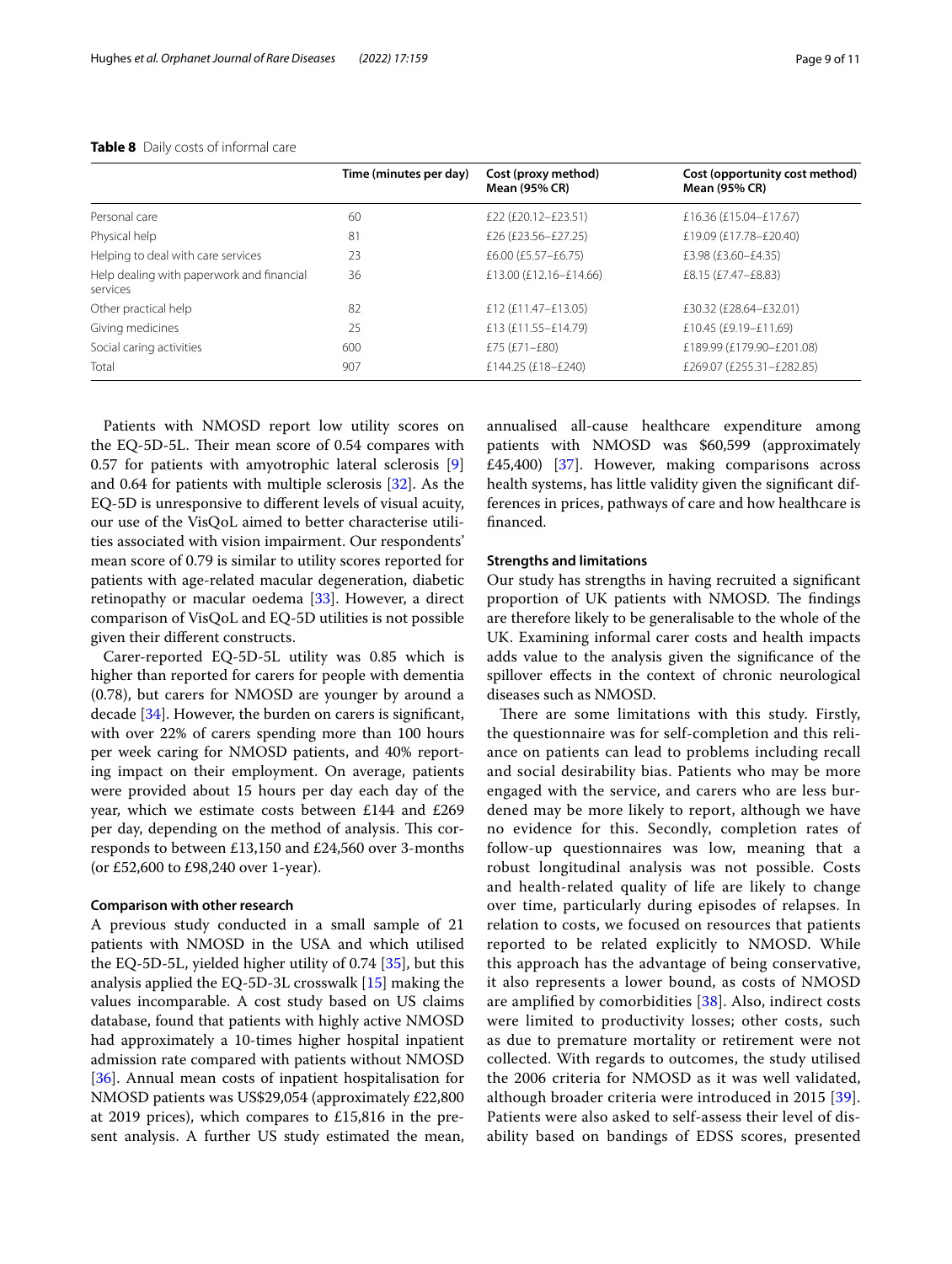in terms of their ability to walk. The EDSS measure is limited by not being disease specifc nor does it include any reference to optic neuritis or other disabilities that afect patients with NMOSD [[40\]](#page-10-29). Finally, the VisQol has limited generalisability in that the value set is based on mapping onto AQoL-7D utilities, which are in turn derived from Australian patients with impaired vision. Alternative instruments such as the bolt-on vision dimension for the EQ-5D may have been more appropriate [[41](#page-10-30)].

# **Conclusions**

This research represents a significant contribution to documenting and quantifying the resource use, costs and health outcomes of patients with NMOSD in the UK. The study also shows the substantial amount of informal care provided by family members and impacts on their health. The inclusion of carer healthrelated quality of life in economic evaluations is relatively uncommon but has implications for calculating the cost-efectiveness of treatments. NICE specifes that economic evaluations should include direct health efects for carers where relevant. A recent review of technology appraisals [[42](#page-10-31)] highlighted the signifcant impact of the inclusion of carer EQ-5D utility scores on estimates of the incremental cost-efectiveness ratios. Economic evaluations of treatments for NMOSD that consider the broader implications of treatments on carer wellbeing and costs are more likely to demonstrate cost-efectiveness.

The study findings have value for decision-makers who may want to highlight the burden of a disease beyond measures of disease incidence, prevalence, morbidity and mortality. The data are also compatible for future health economic analyses of interventions for NMOSD, as they report health state costs and utilities relevant to UK populations.

#### **Acknowledgements**

The authors wish to thank Dr. Audra Boscoe, who assisted greatly in obtaining the research grant. The UK NMO service is funded by highly specialised commissioning funding from NHS England.

#### **Author contributions**

Conception and design of the work (D.A.H., S.B., A.J.); acquisition, analysis or interpretation of data (D.A.H., S.B., A.J., R.B., S.H., K.M., A.J.); drafting the work (D.A.H., S.B.); revising the work critically for important intellectual content (A.J., R.B., S.H., K.M., A.J.). All authors read and approved the fnal manuscript.

#### **Funding**

The ADONes Cost of Illness in Neuromyelitis Optica was funded by Alexion Pharmaceuticals Inc. (currently Alexion, Astra Zeneca Rare Disease).

#### **Availability of data and materials**

Study participants did not consent explicitly for their responses to be shared publicly.

# **Declarations**

#### **Ethics approval and consent to participate**

Ethical approval that was granted by the London—Hampstead NHS Research Ethics Committee (reference 15/LO/1433).

#### **Consent for publication**

All the authors provide fnal approval of the version to be published, and agree to be accountable for all aspects of the work in ensuring that questions related to the accuracy or integrity of any part of the work are appropriately investigated and resolved.

#### **Competing interests**

DAH is recipient of a Health and Care Research Wales Senior Research Leader award. DAH and AJ received funding from Alexion Pharmaceuticals Inc. (currently Alexion, Astra Zeneca Rare Disease). Neither organization had a role in study design, data collection, data analysis, data interpretation, or writing of the report. AJ has also received research funding from Biogen, GW pharmaceuticals, and speakers fees from Biogen, Chugai and MedImmune. SB, AJ, RB, SH, KM have no interests to declare.

#### **Author details**

<sup>1</sup> Centre for Health Economics and Medicines Evaluation, Ardudwy, Bangor University, Holyhead Road, Bangor LL57 2PZ, Wales, UK. <sup>2</sup> Department of Health Services Research and Policy, The Australian National University, Canberra, Australia. <sup>3</sup> Department of Applied Health Research, University College London, London, UK.<sup>4</sup>The Walton Centre, Liverpool, UK.<sup>5</sup>The Cleveland Clinic Abu Dhabi, Abu Dhabi, United Arab Emirates.

# Received: 1 September 2021 Accepted: 24 March 2022 Published online: 07 April 2022

#### **References**

- <span id="page-9-0"></span>1. Huda S, Whittam D, Bhojak M, Chamberlain J, Noonan C, Jacob A. Neuromyelitis optica spectrum disorders. Clin Med (Lond). 2019;19(2):169–76.
- <span id="page-9-1"></span>2. Levy M, Fujihara K, Palace J. New therapies for neuromyelitis optica spectrum disorder. Lancet Neurol. 2021;20(1):60–7.
- <span id="page-9-2"></span>3. Joint Formulary Committee. British National Formulary 79. London: BMJ Publishing and the Royal Pharmaceutical Society; 2020.
- <span id="page-9-3"></span>4. National Institute for Health and Care Excellence. NICE health technology evaluations: the manual. 2022.<https://www.nice.org.uk/process/pmg36> Accessed 7 Mar 2022.
- <span id="page-9-4"></span>5. National Institute for Health and Care Excellence. Eculizumab for treating relapsing neuromyelitis optica. 2020. [https://www.nice.org.uk/guidance/](https://www.nice.org.uk/guidance/TA647) [TA647](https://www.nice.org.uk/guidance/TA647) Accessed 1 Sept 2021.
- <span id="page-9-5"></span>6. Database of instruments for resource use measurement. Bangor: Bangor University. 2020. <https://www.dirum.org/> Accessed 1 Sept 2021.
- <span id="page-9-6"></span>7. Marson AG, Al-Kharusi AM, Alwaidh M, Appleton R, Baker GA, Chadwick DW, Cramp C, Cockerell OC, Cooper PN, Doughty J, Eaton B, Gamble C, Goulding PJ, Howell SJ, Hughes A, Jackson M, Jacoby A, Kellett M, Lawson GR, Leach JP, Nicolaides P, Roberts R, Shackley P, Shen J, Smith DF, Smith PE, Smith CT, Vanoli A, Williamson PR, SANAD Study group. The SANAD study of efectiveness of carbamazepine, gabapentin, lamotrigine, oxcarbazepine, or topiramate for treatment of partial epilepsy: an unblinded randomised controlled trial. Lancet. 2007;369(9566):1000–15.
- <span id="page-9-7"></span>8. Marson A, Burnside G, Appleton R, Smith D, Leach JP, Sills G, Tudur-Smith C, Plumpton C, Hughes DA, Williamson P, Baker GA, Balabanova S, Taylor C, Brown R, Hindley D, Howell S, Maguire M, Mohanraj R, Smith PE, SANAD II collaborators. The SANAD II study of the effectiveness and cost-effectiveness of valproate versus levetiracetam for newly diagnosed generalised and unclassifable epilepsy: an open-label, non-inferiority, multicentre, phase 4, randomised controlled trial. Lancet. 2021;397(10282):1375–86.
- <span id="page-9-8"></span>9. Moore A, Young CA, Hughes DA. Health utilities and costs for motor neurone disease. Value Health. 2019;22(11):1257–65.
- <span id="page-9-9"></span>10. Trajectories of outcome in neurological conditions (TONiC). [https://tonic.](https://tonic.thewaltoncentre.nhs.uk/tonic-ms) [thewaltoncentre.nhs.uk/tonic-ms.](https://tonic.thewaltoncentre.nhs.uk/tonic-ms) Accessed 1 Sept 2021.